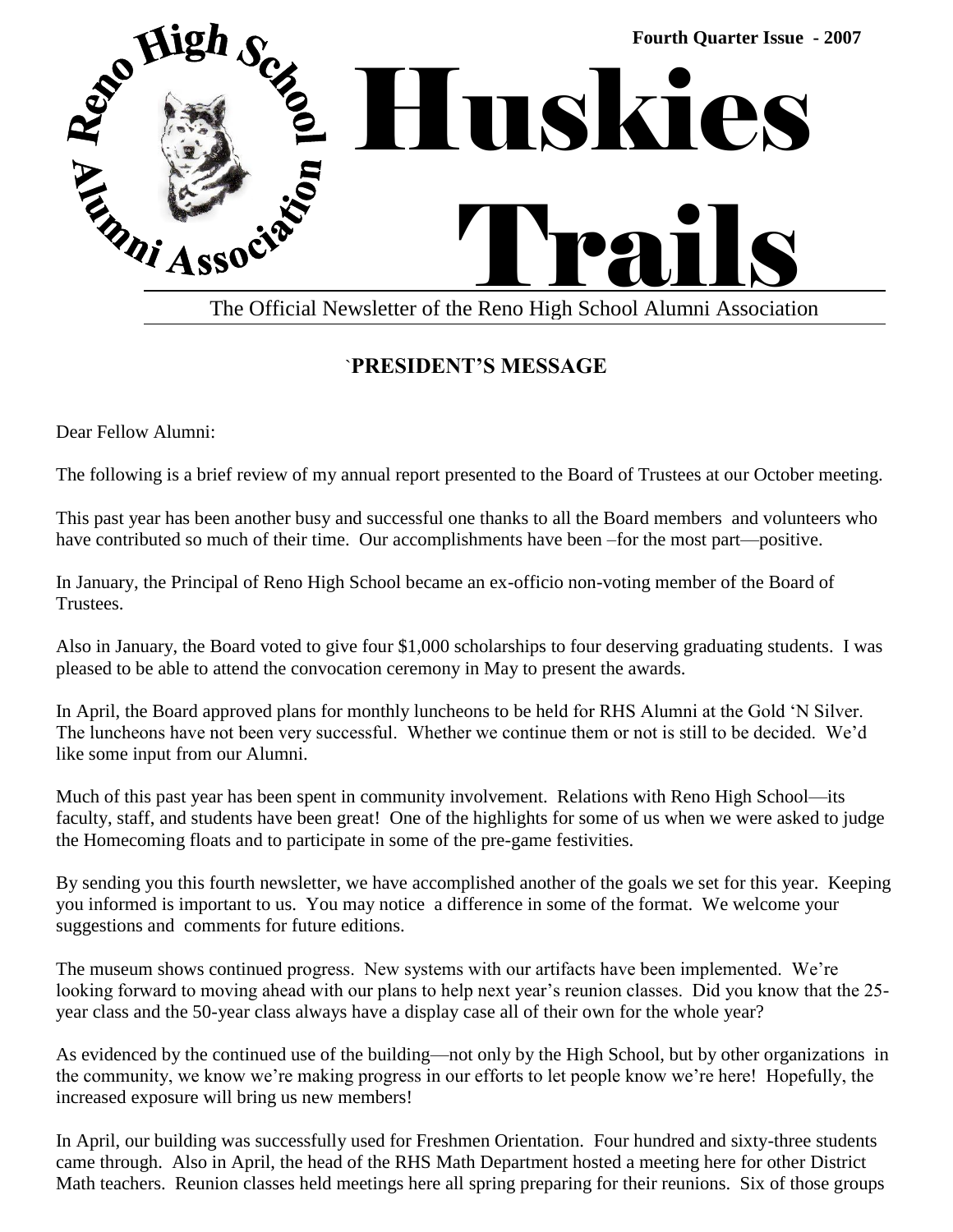held "coffee hours" here during the actual reunion. It was great exposure for our Museum and resulted in some new memberships. Reno High's Dan Halcomb continues to bring his Journalism classes in. So do Mr. Ochs and Mr. Clark. They brought in four of their History classes for a "scavenger hunt" It was so successful that Mrs. Rudolph brought in her three Freshman English classes for the same thing. In June and July, the Washoe County Vice Principals used the building for their negotiations team. Scenic Nevada came in on several occasions for special meetings.

I could continue on with more evidences of our exposure. I've drawn your attention to some of it because all of this can't happen without the help of our volunteers and Board Members. That's why we're always looking for additional help. Four of our members –Karl Breckenridge, Neal Cobb, Alex Kanwetz, and Cal Pettengill- resigned in October to seek other pursuits. We are seeking qualified people to help us. Are you one of those special people?? If so, please contact us.

Meanwhile, Happy Holidays to all of you.

Betty Jo Baker, President Reno High Alumni Association

P.S. DON'T FORGET THE 4<sup>TH</sup> TRIENNIAL ALL ALUMNI PICNIC TO BE HELD ON SUNDAY, AUGUST 17, 2008. MARK IT ON YOUR CALENDARS11 MORE ON THIS TO FOLLOW IN THE COMING MONTHS.

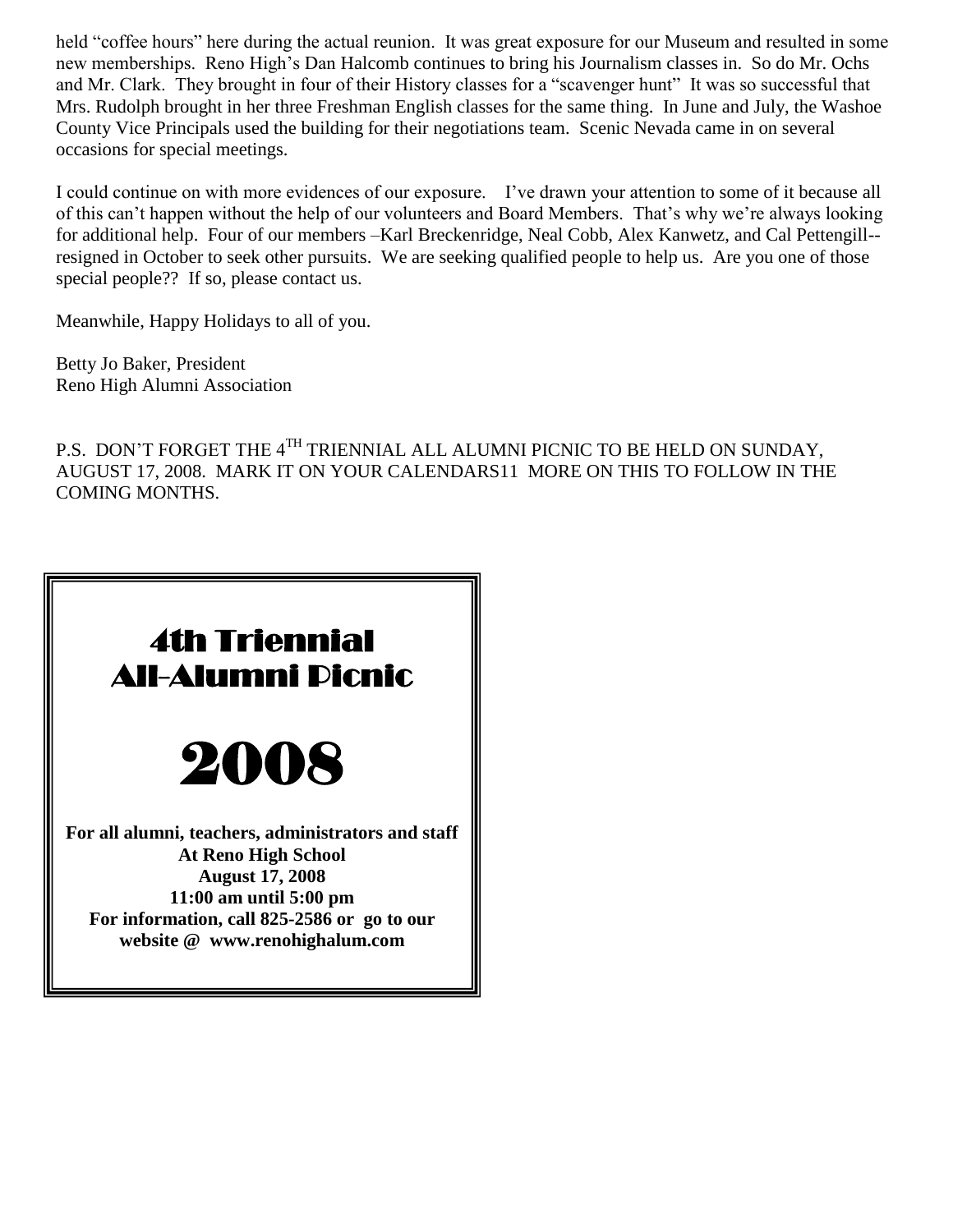#### Editor RHS Alumni Newsletter

Dear Sir:

I loved the recent article on the Huskiettes. But, oh, how it rekindled the fires of teenage angst for some of us who got the big boot from Mrs. A. Back then, it meant everything to don those red and blue wool skirts. I knew my chances were over when the drill leader said, "Right face!" and my body went left. It must have been my destiny to be in a world without drills.

Here in Port Townsend WA, four RHS graduates - Cameron Samuels (1954), Sonja Olson (1957), Betsy Ankers (1959), and Cameron's visiting sister, Gail Samuels (1951) - banded together to reflect on how we've moved on from the unattainable world of the red and blue wool. Gail, Cameron, and Betsy all had close friends who became Huskiettes; my younger sister became part of the group as well. This was bittersweet for all four of us. One of us even tried out twice! That's how important it was to our RHS teenage psyches. But, we've grown and we've learned (thank goodness) that not being a Huskiette wasn't the end of the world.

All of us have encountered joy and sorrow in our lives; now, we are all successful, happy, and more or less welladjusted! We became stronger women for making it through that rejection experience. However, for fun, we did form a chapter of the RHS Huskiette Reject Club (note our buttons in the picture). Anyone out there interested in joining? No fees, no dues. One just needs the memory of that darn teenage angst!

Any other Huskiette stories out there? If you want to share, please contact

Sonja Olson Schoenleber, 1023 Tyler Street, Port Townsend WA 98368, [sonjas64@msn.com;](mailto:sonjas64@msn.com) Cameron Samuels McPherson, 745 Oak Street, Port Townsend WA 98368, [mcp@olympus.net;](mailto:mcp@olympus.net) Betsy Ankers Pendergast, 530 Roosevelt, Port Townsend WA 98368, [betsyp@cablespeed.com;](mailto:betsyp@cablespeed.com) Gail Samuels, 912 D Avenue, Coronado CA 92118, [g.samuels@earthlink.net.](mailto:g.samuels@earthlink.net) Or maybe it's easier to contact the RHS Alumni Newsletter. Have fun!

Sincerely, Sonja, Cameron, Betsy, Gail Charter Members – RHS Huskiette Reject Club

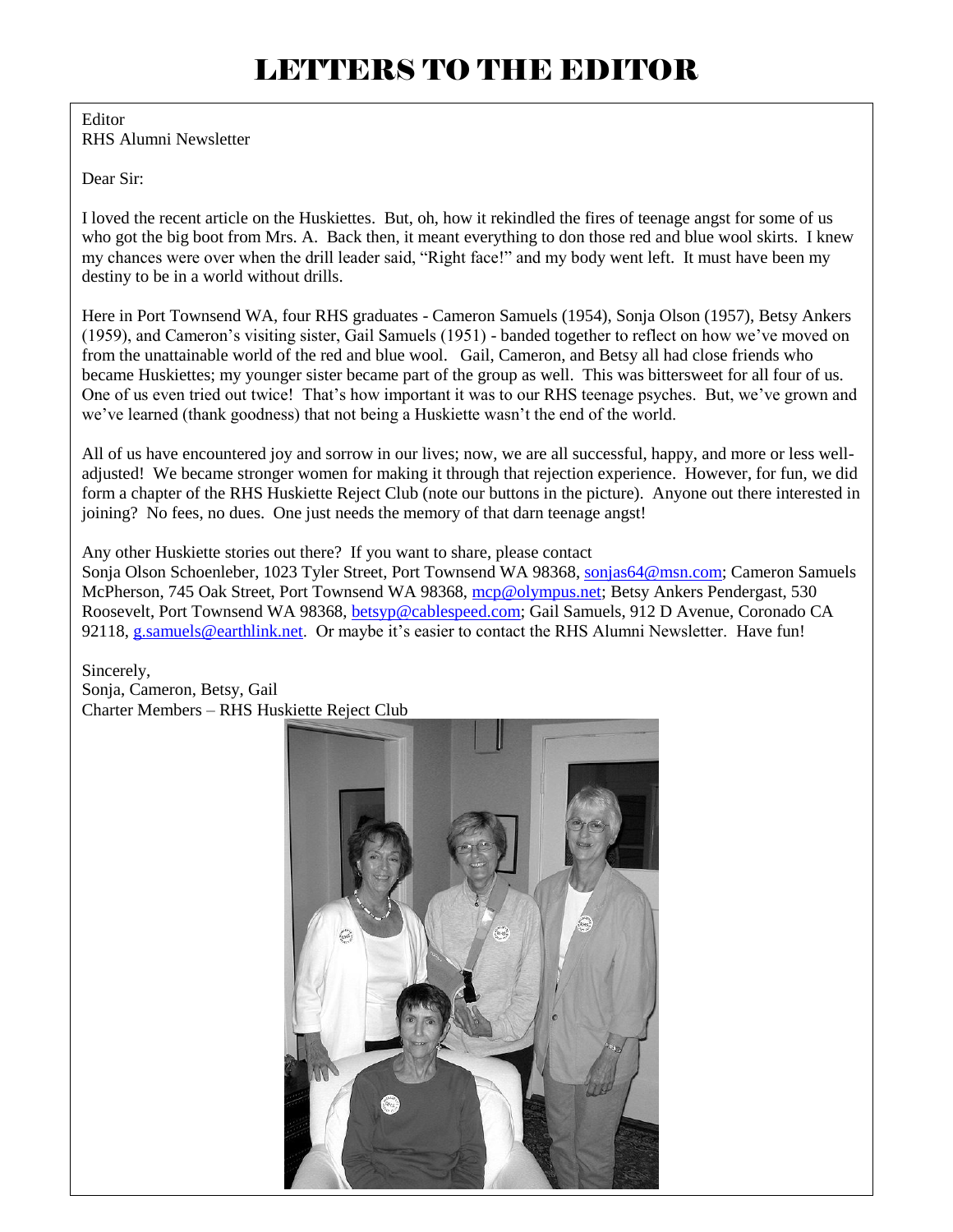## **Ron Savitt on Reno Back Then**

**I was in and out of all types of stores in Reno and Sparks with deliveries from about the age of 12 on. Some have more meaning such as the Lander Street grocery near Mt. Rose School where I gorged myself on candy and all the things that I did not have at home. The big chain was Sewell's and the drug chain was Hale's both were locally owned as well as Eagle Thrifty. On California Avenue I recall Ramos Drug across from another drugstore and down the street from the California Market. I can recall when Virginia Street was two - lane and only partially paved to Moana Lane.**

**I was a fan of movies and went as often as possible; the major theatres were the Crest on Second between Sierra and Virginia, The Granada on First on the river bank and the Majestic further down on First near Center Street. My favorite was the Tower Theatre on South Virginia on the other side of the street and down from the County Court House; they showed kids movies on Saturday the mornings and with some skill one could sit in the men's room and wait for the afternoon's performance--a confession!**

**I had a newspaper route on Sundays along Arlington up to California Street and when there was a chance I sometimes sold newspapers at the Catholic cathedral downtown; the tips there were very good around the holiday season and sure was better than hauling that wagon up the hill and through the snow. My earnings about \$2.50 were deposited in a school savings account which when I cashed it in 1953 had nearly \$1,000. Once I was in high school my Dad had me check in the paperboys on Sunday mornings; Sierra News Co.was at 143 West 3rd Street. When I was finished around 2pm and I would ride my bike out to West Fourth Street to buy donuts at the Spudnut Shop. They closed at 3 so a dozen went for 86 cents in the last hour before they closed.**

**My Dad's business was very demanding, seven days with the newspapers and those from San Francisco came in at all hours--in current terms it was really 24/7. When the Korean War began it was difficult to find people so I worked all Saturday night putting stuffing the Examiners and then road on the trucks until about 5 a. m. As you guess my social life was very limited but it was a family business. My parents, immigrants from Poland, worked hard and it all taught me lots and gave me the drive to do something else. But it provided me with money for my university education. My Mother was an active participant; our family life was different but in contrast to modern families we ate 3 meals a day together.** 

**Only later did I realize that was I grew up with adults and not many people of my own age. As my Grandmother said, "everything happens for the best" which I revised to "you make the best of everything that happens!"**

**I spent a great deal of time as a youth in downtown Reno, not a street person in modern jargon, but as part of the work I was doing for my family business. We distributed magazines, books and newspapers in Reno and my Father had me involved. It was not an all year job though from junior high-- Billinghurst--through my junior year at high school I worked a lot of weekends during the school year as well as during the summer. We would get the San Francisco Examiner early edition, first by Greyhound and then toward the end from the airport. My Dad's mission was service and always wanted his papers on the various news-stands as early as possible. The competitor, the distributor of the Chronicle, was always at our heels. The area I knew best in the 1950s and forward was from Sierra Street east to Lake Street and from Commercial Row to the Riverside Hotel. When the papers were still coming by bus we parked our truck in the alley between Harold's Club and the Arch Drug. The alley was supposedly paved with gold but it always looked and was dirty, perhaps filthy. I was given 50 papers and went across Virginia Street to Southworth's news-stand which was on the corner of the alley and delivered 15 or so; then I went down Virginia, crossing at Second Street to Hale's Drugs on the corner, down to the Mapes and eventually on to the Riverside Hotel. At the same time my Dad went to the Golden Hotel, the site of Harrah's, over to the Lake Street Drug on the corner of Second and Lake, across from the Mizpah Hotel. I understand that burned down several years ago with a number of deaths.**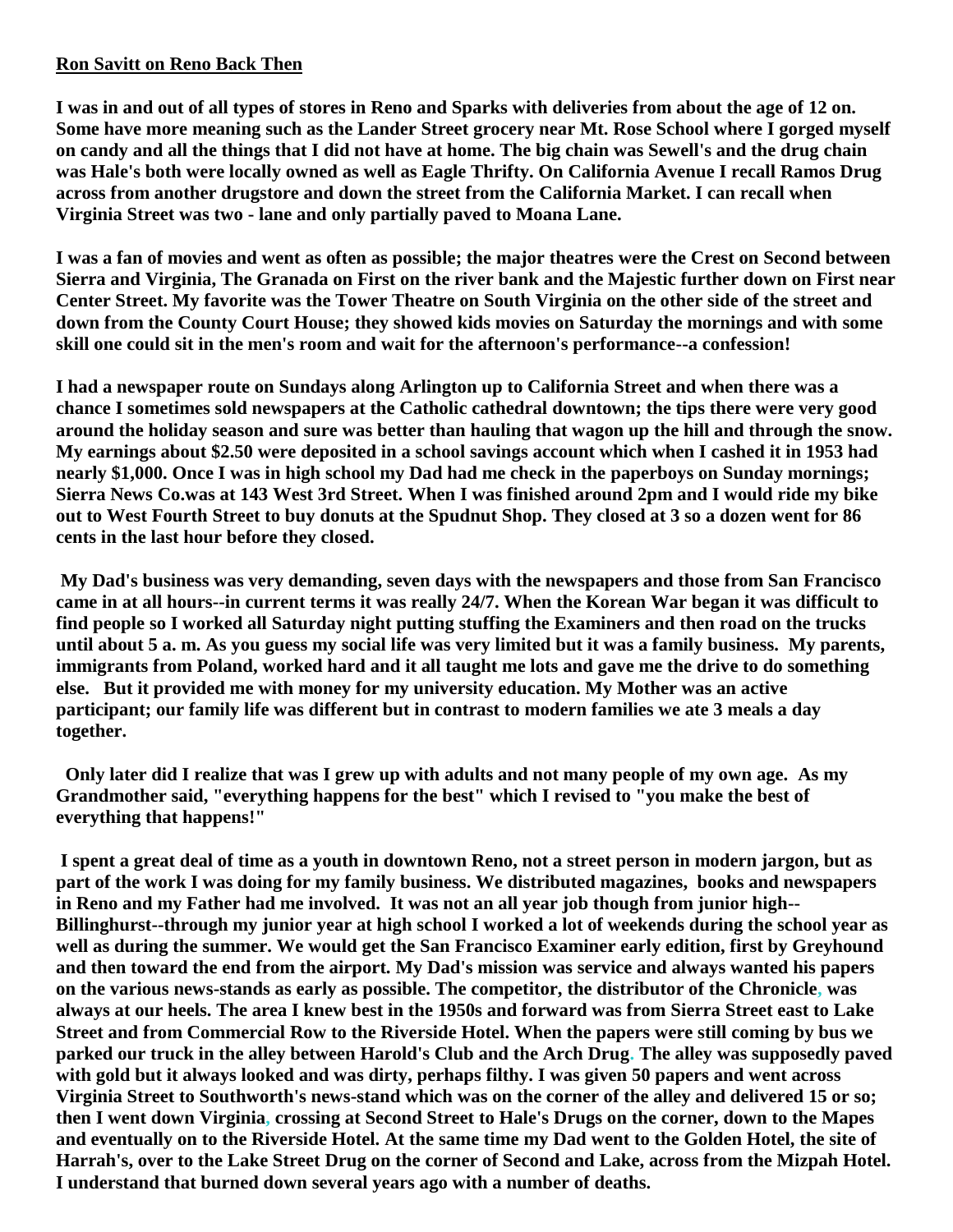**Even as a teenager I was kept off Lake Street; drugs, prostitution and drunks. By the way the Southworth's owned a tobacco distributor and were very involved in Reno politics and owned most of the hotel news-stands as well. There are all kinds of stories about them but then there are libel and slander laws as well. The alley is where I learned about life; once my Dad let me give money to "rubby" as they were known then and then had me follow him into the drugstore where he bought more booze. It is where I saw my a fatal assault in which a drunk much like in the western movies broke the end of whiskey bottle off and shoved the jagged end into a woman he was with! It still haunts though with the level of violence everywhere now it does not seem as horrifying now as then. I suppose with TV most 10 year olds see hundreds of killing a year but this was up close and real!**

**I have strong memories of Second Street at Sierra; on the northeast corner was the Wigwam Coffee Shop, owned by the Lerude family. At one time to the right was a barbershop where as a child I got my first haircut sitting in a chair in the window that looked like a horse and of course I screamed to no avail. Then there was the Crest Theater; they had the best movies but would not let anyone bring in popcorn from the Payless Drugs across the street! It was always a battle. Down towards Virginia Street was Hatton's men's store-where if my memory serves me where Bill and Ellen Johnston's father was manager. Virginia Street was nothing like it is today, of course; the Mapes Hotel dominated. Along the east side, between Second and First streets, was a stationary store, some women's stores and the First National Bank of Nevada. Across the street was one of the great number of drug stores--Hilps and then further down R. Herz and Brothers, the jewelers, who I just learned are closing after more than a century in business. Across from the Mapes was a fancy men's store called Manerds, I believe. I always loved the clothes in there as they were not Reno, if you know what I mean. By the time I had the money, my tastes had changed greatly although when Ann and I got married my Mother bought her a suit there. She could still get into it after 27 years!**

**Center and Second was dominated by Club Cal Neva; it was the only gambling casino of the time that let under 21s into their cafe. It was my Dad's favorite and a two- egg breakfast with bacon and toast was 99 cents! One of the waitresses took pity on us as we seemed scruffy or something and always delivered two orders of bacon. Though Jewish, bacon has always been my favorite meat. Down on Center Street was the home of the Gazette and Journal; for a long time we distributed those as well but that is another story. Sierra Street had Sears, J. C. Penny's and the western store owned by the Parkers; Charles was one of our class- mates. On the other side was a small French restaurant, my first taste of anything but American food, called the 116 Club. I am not certain of the ownership but I believe Eleanor Bonnefant's parents were involved or at least they were there often. Of course, the building along the river was Grey Reid Wright and Company; it always kept on getting flooded and eventually moved north on Virginia Street where I believe Circus Circus is located.**

**What always struck me about downtown Reno were all of the drug stores in this four square block area; there were two Hales, Second and Sierra and Second and Virginia, another independent that was later brought into the chain at Second and Center; Hilps on Virginia, Arch Drug that ran between the alley paved with gold and commercial row. I liked the one at Second and Virginia because one of the first selfserve coke machines in Reno was there; often the clerk let me have a cup free--nothing sinister about it although that would probably not be the case today. My most lasting memory of people was Kermit, I never knew his last name. He was blinded in Germany in the war and ran the news-stand in the main post office. He always amazed me knowing when I showed; he knew my footsteps, always cheerful, and very successful. I am certain some people took advantage of him but he wanted to and did make it on his own.**

**High school was an important period for me even though I did not participate in everything. Blythe Bulmer, Richard Woods, Tom Summers and Ivan Slotto opened my eyes to world that I had never considered and one which I wanted to explore. There were just all those people, places and things out there that have and continue to keep me exploring. Over the past 50 years I have visited Reno infrequently, My Dad died 26 years ago at 84 and my Mother in 2004 on her way to 101! As I think it, about much of who I am came from my 18 years there.**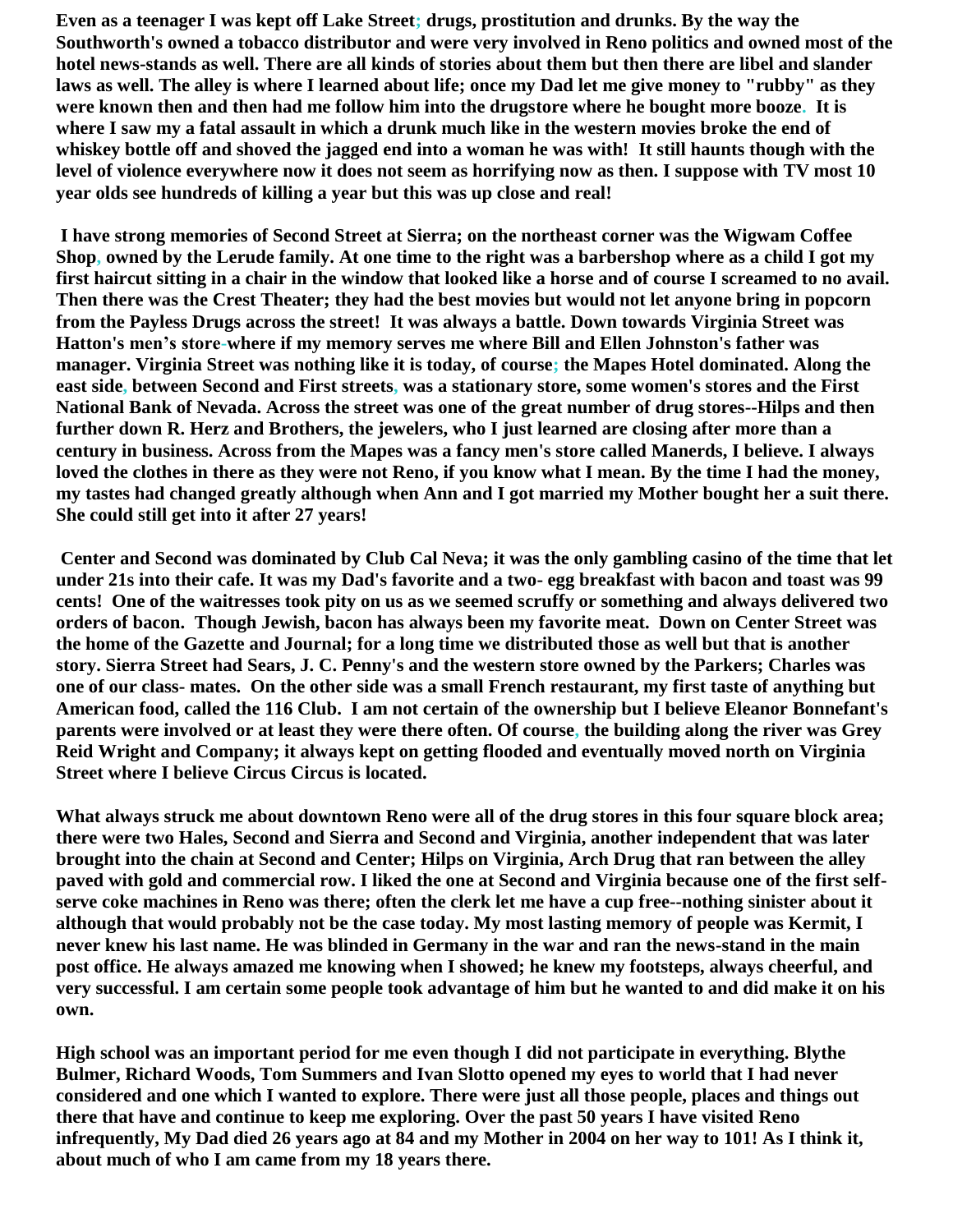## William A. Harrigan Class of 1938

My first year at Reno High School as a sophomore, the upper class folks-particularly the Seniors-displayed the magnitude of their importance in the picking order of the student body. Our class soon found out that any transgressions by us lower classmen were summarily and promptly dealt with. Minor infractions were punished by several upper class the solution as lower class mate onto the spout of the drinking fountain  $$ resulting in a thoroughly soaked seat! A bit of compassion existed since we were only hoisted on the designated boys' fountain on the north side of the main entry of the school, and not the girls' drinking fountain located on the south side of the building.

It was traditional for only Seniors and Juniors to perch on the wide Study Hall steps, and it became a major infraction if a Sophomore was caught sitting on those steps. Punishment was severe! We would be escorted out of the front door to the location of a large handpump which provided a flow of very cold water. The procedure that followed consisted of being secured by the arms and legs by the upperclass "bully" boys and thrust under the pump. No interference by the Faculty was ever known to occur, and the victims were left to cope as best they could. Soaked or not, you were required to report to class!

I do not recall any hazing of the Sophomore girls, but I am sure they had some type of punishment dealt out by the upper class ladies!

NOTE: This is the second article in a series of stories from William A. Harrigan. More to follow in the coming months.



### History Quiz

- 1. When did Tholl Fence start business ?
- 2. What year was the first scramble system tried in Reno ?
- 3. Seen about town caricatures were drawn by who ?
- 4. Boots & Butler, located at 119 Sierra Street, was what type store ?
- 5. What was Savage & Son's corporate logo ?
- 6. What year and month was the major explosion in Reno ?
- 7. What is the name of Reno's second public high school ?
- 8. What year did the second public high school open ?
- 9. What two animal statues graced the entry landing of the newly built California building ?
- 10. What year were they removed and why ?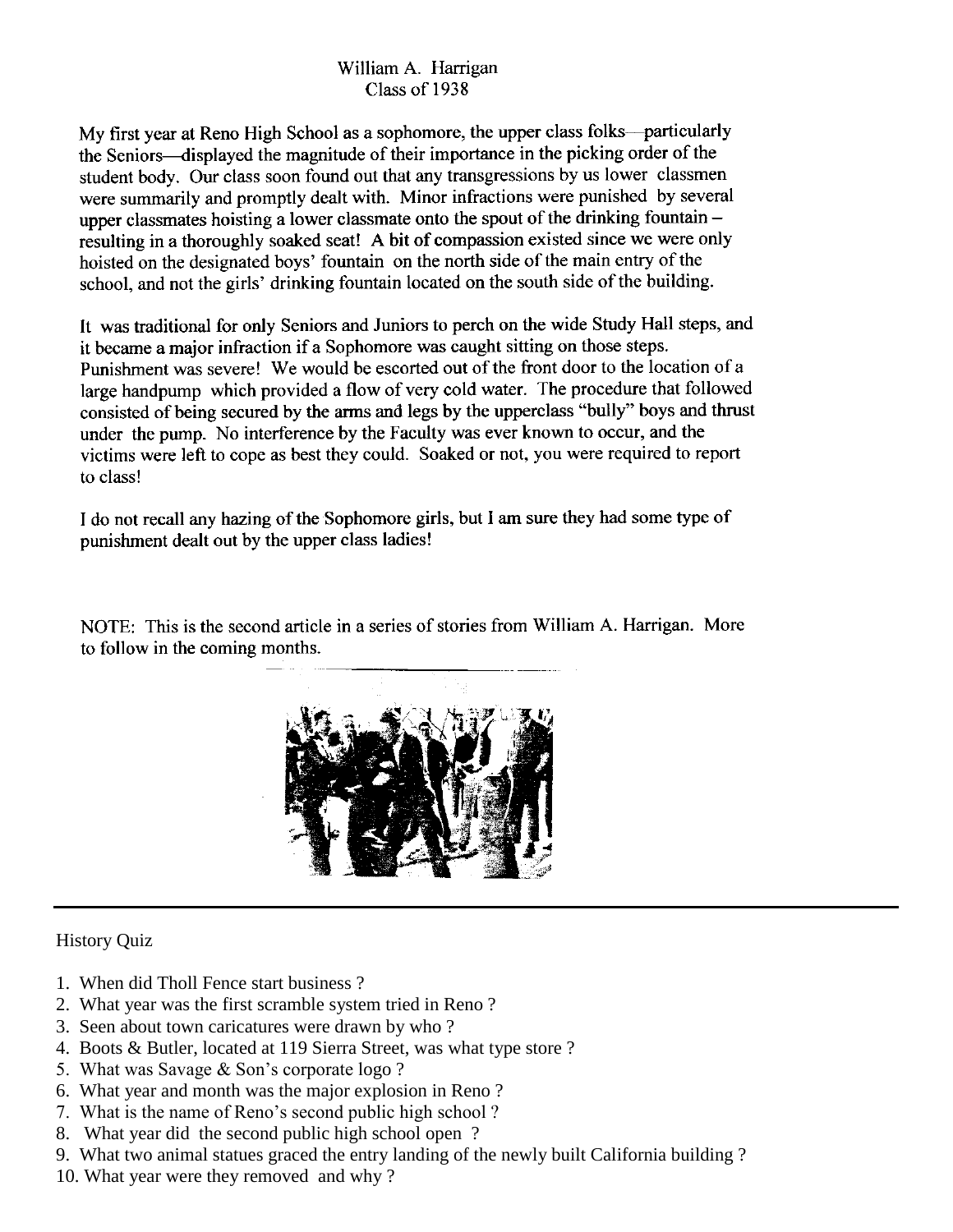## NOTE: THE MONTHLY FRIDAY LUNCHEONS HELD AT THE GOLD'N SILVER CAFÉ HAVE BEEN CANCELLED UNTIL FURTHER NOTICE.

Answers to History Quiz

- 1. 1912
- 2. 1954
- 3. Lew Hymers
- 4. Saddlery and leather goods (Saddlery spelling 1950 phone book)
- 5. Drawing of a savage and his son (spears and all)
- 6. February, 1957
- 7. Wooster High
- 8. September, 1962 (there was no senior class in 1963. The first graduating class was in 1964.)
- 9. Two bears
- 10. They were removed after Nevada's Transcontinental Highway Exposition that was held from June 25 to August 1, 1927. They belonged to the state of California.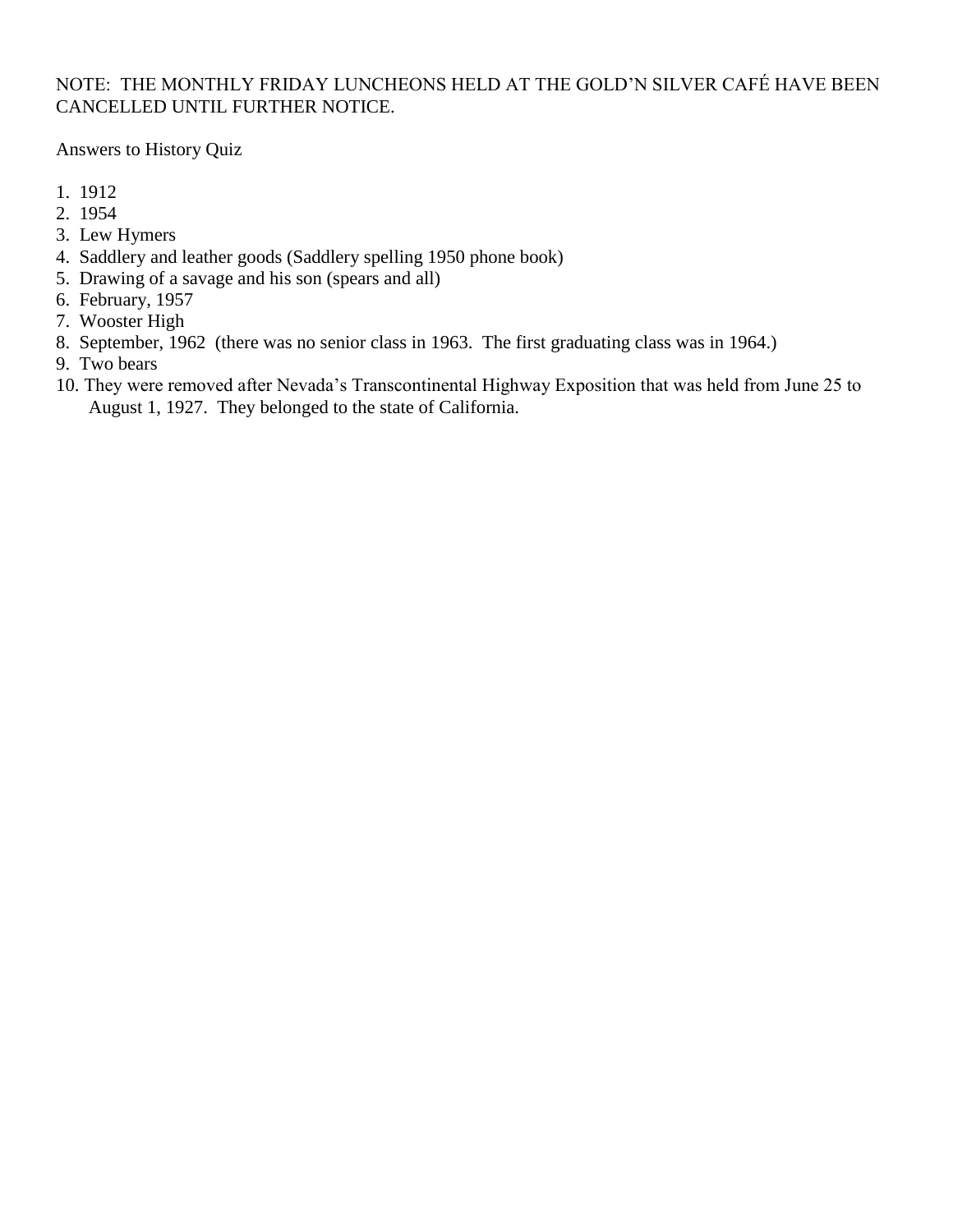

Huskies Trails is published by the Board of trustees of the

 Reno High School Alumni Association And distributed to members and selected friends of the association

 Correspondence: P.O. BOX 5807, Reno, NV 89503 Telephone: 775-825-2586 Website: [www.renohighalum.com](http://www.renohighalum.com/) Email : [rhsaa@renohighalum.com](mailto:rhsaa@renohighalum.com)

| VP / OperationsDaryl Pelizzari |  |
|--------------------------------|--|
| VP/ MembershipJoan Anglin      |  |
|                                |  |
|                                |  |

Trustees: Ralph Casazza

 Jerry Fenwick Gloria Garaventa Betty Munley Larry Pizorno Nettie Wong

 Counsel – Matt Gray Parliamentarian – Gene Hillygus